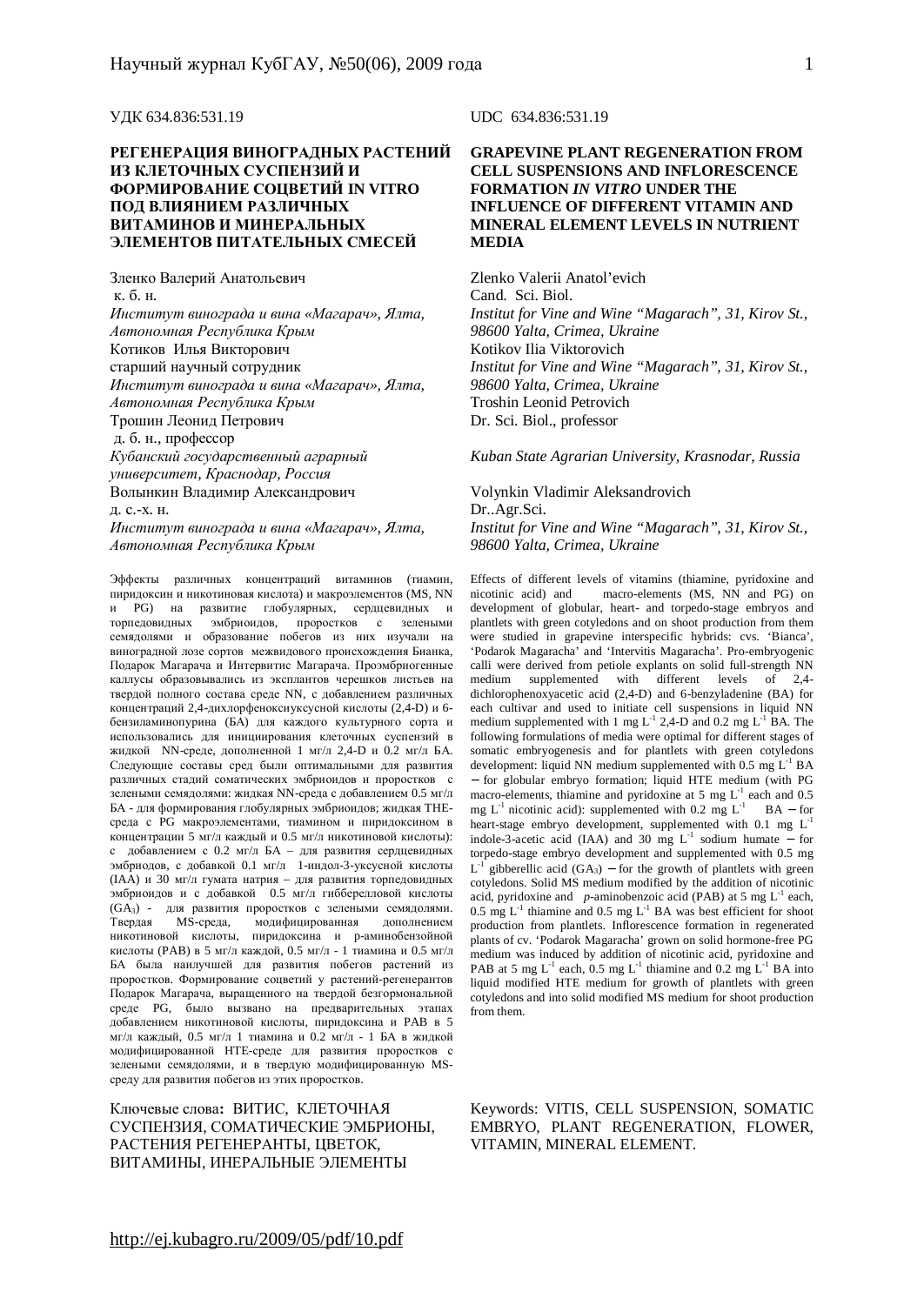#### **Abbreviations**

**BA** 6-benzyladenine; **2,4-D** 2,4-dichlorophenoxyacetic acid; **GA<sup>3</sup>** gibberellic acid; **IAA**  indole-3-acetic acid; **HTE, M1MS** and **M2MS** Zlenko et.al. (2002) media; **MS** Murashige and Skoog (1962) medium; **NN** Nitsch and Nitsch (1969) medium; **PAB** *p*-aminobenzoic acid; **PG** Zlenko et.al. (1995) medium

#### **Introduction**

The occurence of chimeric plants can be made lower by marker-assisted selection of genotypes from suspensions of preferably single cells, followed by application of somatic embryogenesis in liquid medium in the presence of a relevant selective factor. Grapevine cell suspensions have successfully been used for obtaining genotypes with fungal resistance (Jayasankar et al. 2000) and for subject to biolistic gene transformation (Kikkert et al. 1996; Striem et al. 2000). Somatic embryos have been used as 'synthetic seeds' by encapsulating in alginate or fluid-drilling gel. Synthetic seed technology requires large numbers of inexpensive, high-quality and synchronously maturing somatic embryos (Gray et al. 1995). Exactly such embryos can be obtained in liquid medium from grapevine cell suspensions (Compton and Gray 1996; Zlenko et al. 2005a).

Effects of 6-benzyladenine (BA) on axillary bud formation and apical dominance of grapevine shoots *in vitro* depend on the levels of vitamins and mineral elements in the media (Zlenko et al. 1995). Solid media with different levels of some mineral elements (e.g.,  $NH_4Cl$ ,  $KH_2PO_4$ ,  $CaCl_2$ ,  $MnSO_4$  and ZnSO<sup>4</sup> specify) were optimal for different processes such as: long-term embryogenic callus culture, induction of globular embryo formation, their development into the torpedo-stage embryos and grapevine plant regeneration (Perrin et al. 2001).

Inflorescence formation has been induced in *in vitro* cultures of grapevine explants: one node micro-cuttings with axillary leaves (Martinez et al.1989), tendrils (Srinivasan and Mullins 1978) and shoot tips approximately 1 mm long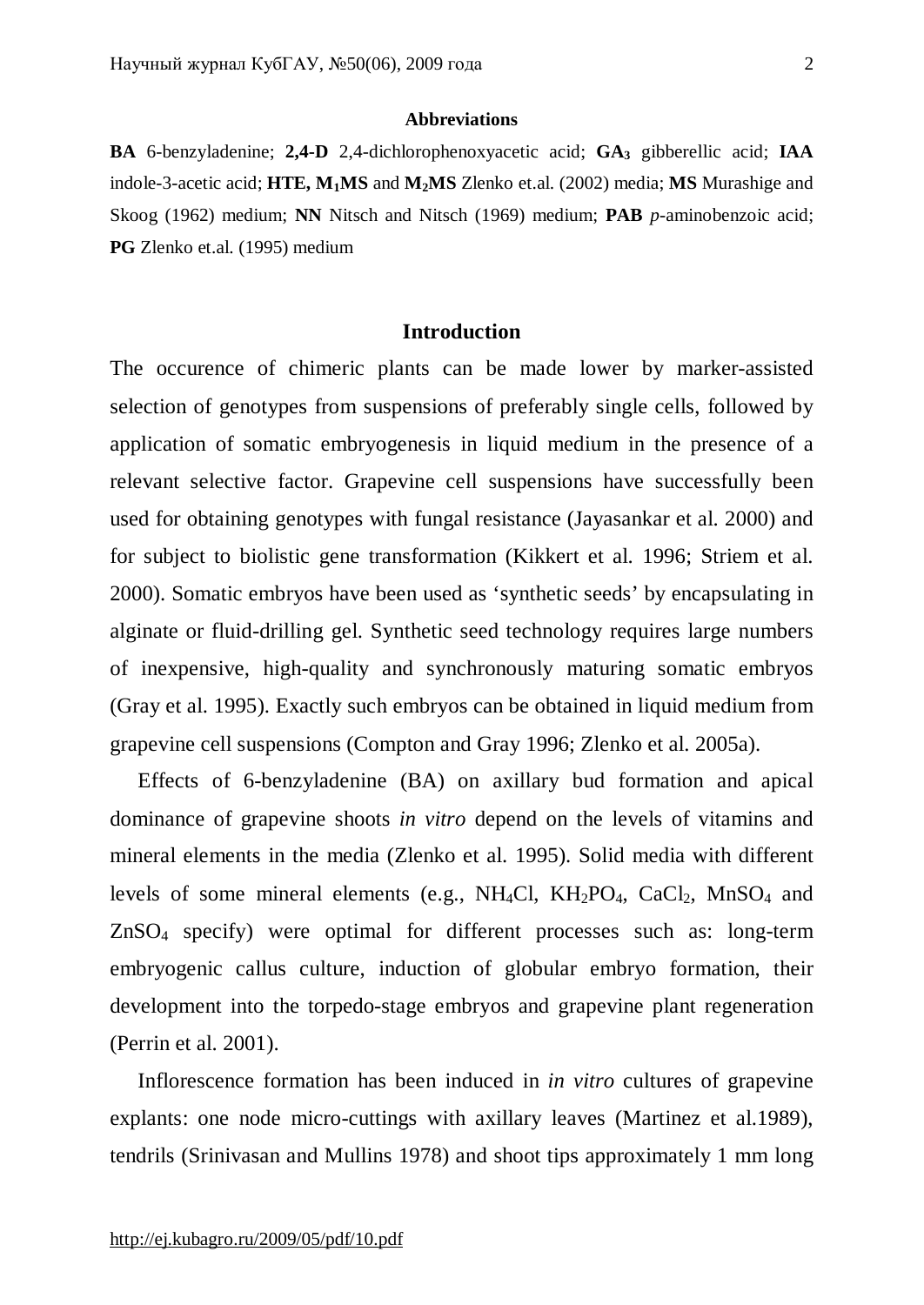(Slenko et al. 2001). Inflorescence and berry formation in one-year-old grapevine regenerated plants after transplant to soil may be induced *in vitro* using nutrient medium of suitable composition. This may be used for checking quality of fruit in transgenic plants.

In this paper we report effects of different concentrations of vitamins (thiamine, pyridoxine and nicotinic acid) and mineral elements (macroelements) on development of different stages of somatic embryos in liquid media from cell suspensions and subsequent plant regeneration in three grapevine genotypes and on inflorescence formation *in vitro* in regenerated plants of one of them.

## **Materials and methods**

## *Plant materials*

Interspecific hybrids of *Vitis vinifera* L. and a Franco-American hybrids were used: cv. 'Bianca' ('Villard blanc' × 'Chasselas Bouvier'), cv. 'Podarok Magaracha' ['Rkatsiteli'  $\times$  ('Mtsvane kakhetinski'  $\times$  'Sochinski cherny')] and cv. 'Intervitis Magaracha'  $[(\text{Katta Kurgan'} \times \text{Shabash Krupnovagodny'}) \times$ DRX 100-74-1-5]*.*

## *Pro-embriogenic cell suspension initiation*

Petiole explants excised from *in vitro*-grown plants of the three cultivars were cultured on solid full-strength Nitsch and Nitsch (1969) medium (NN) supplemented with different levels of 2,4-dichlorophenoxyacetic acid (2,4-D) and BA. Specifically (Zlenko and Troshin 1993), 2 mg  $L^{-1}$  2,4-D and 2 mg  $L^{-1}$ BA for 'Bianca', 2 mg  $L^{-1}$  2,4-D and 1 mg  $L^{-1}$  BA for 'Intervitis Magaracha' and 0.5 mg  $L^{-1}$  2,4-D and 1.5 mg  $L^{-1}$  BA for 'Podarok Magaracha'. After 91 d in culture, pro-embryogenic calli approximately 200 mg fresh weight were placed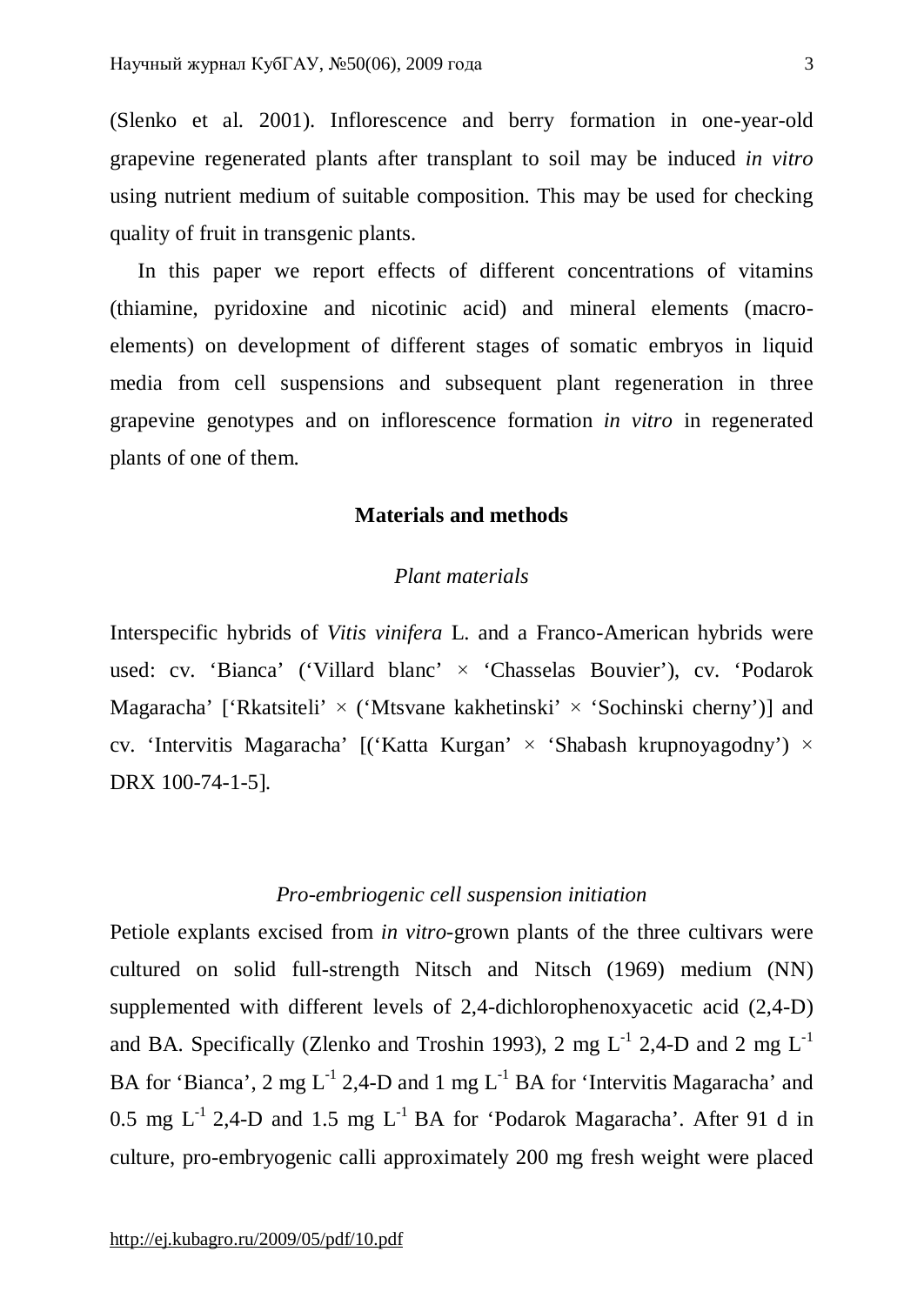in 100 mL Erlenmeyer flasks containing 20 mL aliquots of liquid full-strength NN medium supplemented with 1 mg  $L^{-1}$  2,4-D and 0.2 mg  $L^{-1}$  BA to initiate cell suspensions. The cultures were incubated on a shaker at 60 rpm. After 10 d in culture, suspensions consisting of preferably pro-embryogenic single cells were formed in the three cultivars.

*Globular, heart- and torpedo-stage embryo development in liquid media*  Pro-embryogenic cell suspensions of the three grapevine cultivars were subcultured into full-strength NN liquid medium supplemented with  $0.5 \text{ mg } L^{-1}$  BA using an inoculum ratio of approximately 1:5 (v:v). Subsequently cell and embryo suspensions were sub-cultured every 21 d into respective fresh media. To achieve large numbers of heart-stage embryos, cell and embryo suspensions of all three cultivars were sub-cultured into liquid HTE medium with 0.2 mg  $L^{-1}$ BA (by Zlenko et al. 2005b). HTE medium (heart- and torpedo-stage embryo development, by Zlenko et al. 2002) consists of the following components: PG (plant growth) macro-elements: 308 mg  $L^{-1}$  NH<sub>4</sub>NO<sub>3</sub>, 922 mg  $L^{-1}$  KNO<sub>3</sub>, 597 mg  $L^{-1}$  MgSO<sub>4</sub> 7H<sub>2</sub>O, 82 mg L<sup>-1</sup> KH<sub>2</sub>PO<sub>4</sub>, 331 mg L<sup>-1</sup> CaC1<sub>2</sub>; Fe-EDTA, microelements and 0.5 mg  $L^{-1}$  nicotinic acid at Murashige and Skoog (1962) medium (MS) concentrations; 20 mg  $L^{-1}$  myo-inositol, 5 mg  $L^{-1}$  thiamine, 5 mg  $L^{-1}$ pyridoxine and 10 g L<sup>-1</sup> sucrose. Heart-stage embryo (0.3 – 0.8 mm) suspensions of the three cultivars were sub-cultured into liquid HTE medium supplemented with 0.1 mg  $L^{-1}$  indole-3-acetic acid (IAA) and 30 mg  $L^{-1}$  sodium humate for developing into the torpedo stage. Embryo suspensions of the three cultivars were once more sub-cultured into the above medium to increase the numbers of torpedo-stage embryos.

*Experiment I: Germination of torpedo-stage embryos on media containing different vitamin levels (Table I)*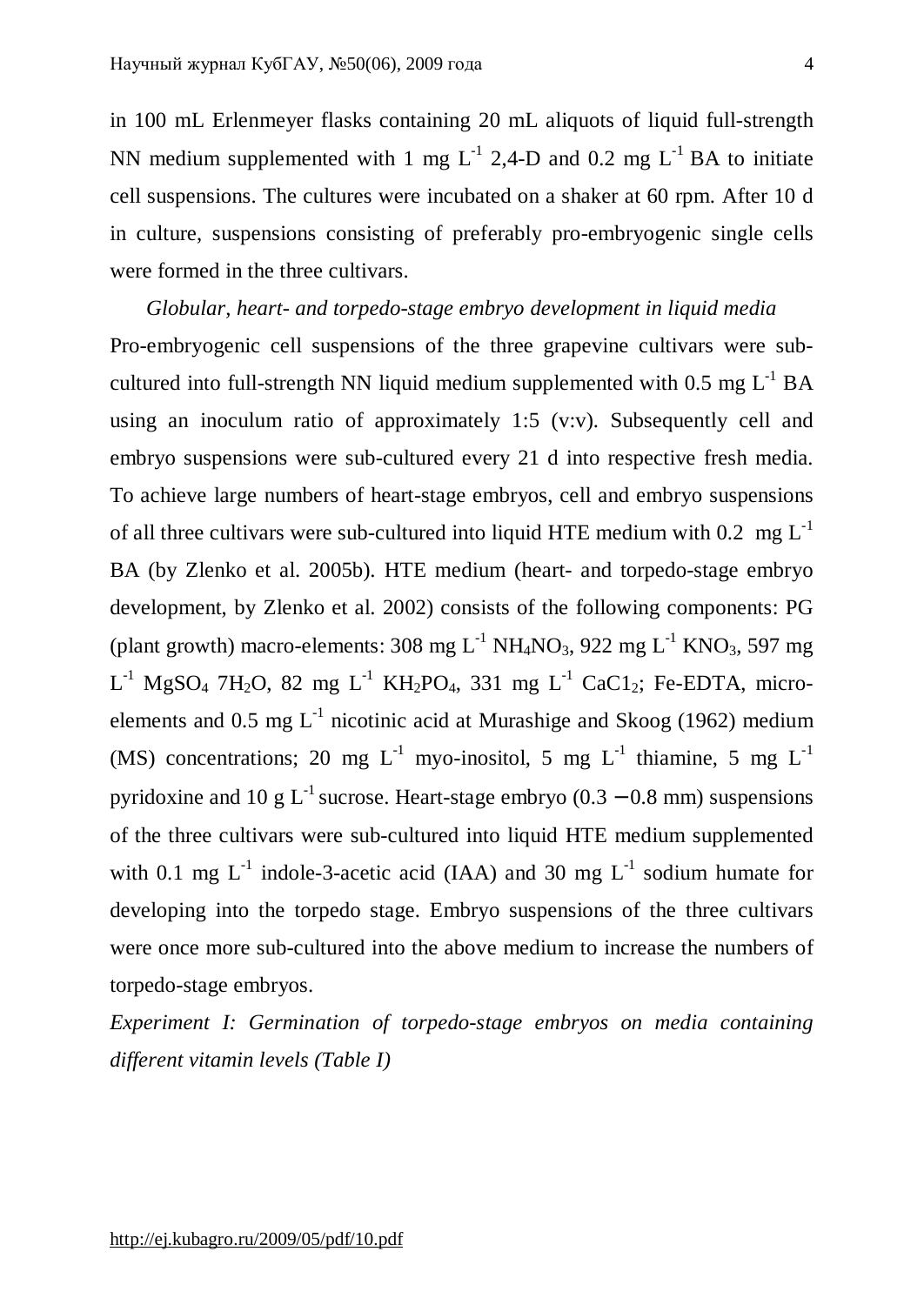**Table 1**. Effects of vitamin concentrations contained in solid hormone-free modified MS medium on further torpedo-stage embryo development in three grapevine cultivars (Experiment I)

| Concentrations (mg $L^{-1}$ )<br>of vitamins in solid<br>hormone-free MS<br>medium modified with<br>5 mg $L^{-1}$ PAB | Shoot development $(\% \pm SE)$ and other morphological changes in torpedo-stage<br>embryos after 70 d in culture |                                                                                  |                                                                                                                                                           |  |  |  |
|-----------------------------------------------------------------------------------------------------------------------|-------------------------------------------------------------------------------------------------------------------|----------------------------------------------------------------------------------|-----------------------------------------------------------------------------------------------------------------------------------------------------------|--|--|--|
|                                                                                                                       | cv. 'Bianca'                                                                                                      | cv. 'Intervitis<br>Magaracha'                                                    | cv. 'Podarok<br>Magaracha'                                                                                                                                |  |  |  |
| MS vitamins:<br>thiamine $-0.1$ ,<br>pyridoxine $-0.5$ ,<br>nicotinic acid $-0.5$<br>(MMS medium)                     | Overgrowth of<br>brown hypocotyls up<br>to $0.5-1$ cm long, roots                                                 | Conversion of<br>green hypocotyls<br>into callus, roots                          | Overgrowth of white<br>embryos up to<br>$0.5 - 0.8$ cm long                                                                                               |  |  |  |
| TP5 vitamins:<br>thiamine $-5.0$ ,<br>pyridoxine -5.0,<br>nicotinic acid $-0.5$<br>(M1MS medium)                      | $15 \pm 4\%$ shoots,<br>green hypocotyls and<br>green cotyledons<br>up to 0.5 cm long, roots                      | $8 \pm 2\%$ shoots,<br>green hypocotyls<br>$1-3$ cm long<br>and white cotyledons | Conversion of brown<br>and white hypocotyls<br>$0.3 - 0.8$ cm long and<br>cotyledons into callus,<br>development of<br>secondary torpedo-stage<br>embryos |  |  |  |
| NP5 vitamins:<br>thiamine $-0.5$ ,<br>pyridoxine $-5.0$ ,<br>nicotinic acid $-5.0$<br>(M2MS medium)                   | Green hypocotyls<br>$0.4 - 0.8$ cm long and<br>white cotyledons,<br>development of secondary<br>globular embryos  | Green hypocotyls<br>$1-2$ cm long and white<br>cotyledons, callus                | Further development of<br>torpedo-stage embryos is<br>practically arrested,<br>thickening of<br>torpedo-stage embryos                                     |  |  |  |

Torpedo-stage embryos of the three grapevine cultivars were removed from liquid HTE medium supplemented with 0.1 mg  $L^{-1}$  IAA and 30 mg  $L^{-1}$  sodium humate and established on versions of solid hormone-free MS medium modified by addition of 5 mg  $L^{-1}$  *p*-aminobenzoic acid (PAB) and different vitamin variants, as reported in Table 1. In experiment (I) 120 torpedo-stage embryos (20 flasks, 6 torpedo-stage embryos per flask) of each cultivar were established on each solid medium. After 70 d in culture, secondary embryo formation and conversion of torpedo-stage embryos into plantlets were assessed and the percentage of plantlets that produced shoots was determined against the total number of torpedo-stage embryos of each cultivar established on each the above indicated solid medium.

5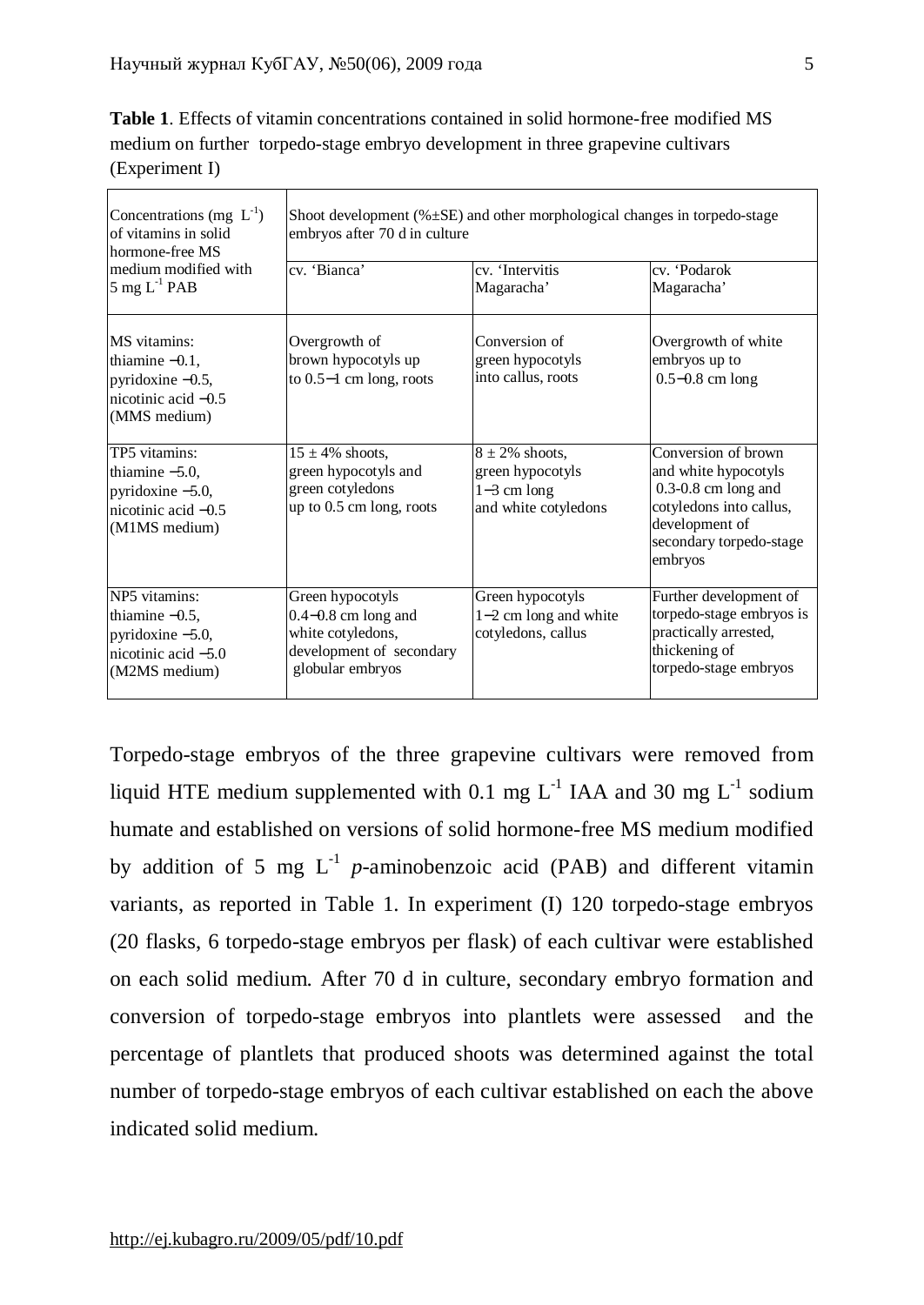## *Experiment II. Development of somatic embryos, plantlets and plantlet-derived shoots on media with different vitamin and macro-element variants (Table 2)*

**Table 2.** Plant regeneration in the grapevine cultivars 'Bianca', 'Intervitis Magaracha' and 'Podarok Magaracha' as affected by vitamin and mineral element concentrations in liquid media for development of somatic embryos and plantlets with green cotyledons and in solid media for shoot production from plantlets (Experiment II)

|                                                                                  |                                                       |                                                                              | Liquid media                                                                    |                                                                                                                     |                                                                                          |                                                                                                |
|----------------------------------------------------------------------------------|-------------------------------------------------------|------------------------------------------------------------------------------|---------------------------------------------------------------------------------|---------------------------------------------------------------------------------------------------------------------|------------------------------------------------------------------------------------------|------------------------------------------------------------------------------------------------|
| Vitamin variants<br>(concentrations, mg $L^{-1}$ )                               | Macro-<br>element<br>variants:<br>MS, NN and<br>PG    | Globular<br>embryos<br>$(0.5 \,\mathrm{mg} \, \mathrm{L}^{-1})$<br>BA; 21 d) | Heart-stage<br>embryos<br>$(0.2 \,\mathrm{mg} \, \mathrm{L}^{-1})$<br>BA; 21 d) | Torpedo-stage<br>embryos<br>$(0.1 \text{ mg L}^{-1})$<br>IAA, $30 \text{ mg } L^{-1}$<br>sodium<br>humate; $21 d$ ) | Development<br>of plantlets<br>$(0.5 \,\mathrm{mg} \, \mathrm{L}^{-1})$<br>$GA_3$ ; 5 d) | Shoot<br>production<br>from plantlets<br>$(0.5 \,\mathrm{mg}\, \mathrm{L}^{-1})$<br>BA;<br>50d |
| MS vitamins:<br>thiamine $-0.1$ ,<br>pyridoxine $-0.5$ ,<br>nicotinic acid -0.5  | MS<br>NN<br>PG                                        | $++$<br>$++$                                                                 | $^{+}$<br>$++$<br>$++$                                                          | $+$<br>$++$<br>$++$                                                                                                 | $+$<br>$++$<br>$^{++}$                                                                   | $++$<br>$^{+}$<br>$^{+}$                                                                       |
| NN vitamins:<br>thiamine $-0.5$ ,<br>pyridoxine -0.5,<br>nicotinic acid -5.0     | MS<br>$\mathop{\rm NN}\nolimits$<br>PG                | $^{+++}$<br>$^{+++}$                                                         | $\ddot{}$<br>$\ddot{}$                                                          | $^{+}$<br>$\ddot{}$<br>$+$                                                                                          | $^{+}$<br>$^{+}$<br>$+$                                                                  | $++$<br>$^{++}$<br>$++$                                                                        |
| TP5 vitamins:<br>thiamine $-5.0$ ,<br>pyridoxine -5.0,<br>nicotinic acid -0.5    | <b>MS</b><br>NN<br>$PG$ (HTE $\rightarrow$<br>medium) |                                                                              | $^{+}$<br>$++$<br>$+++$                                                         | $^{+}$<br>$++$<br>$+++$                                                                                             | $^{++}$<br>$^{+++}$<br>$^{+++}$                                                          | $++$<br>(M1MS)<br>medium)<br>$++$<br>$++$                                                      |
| NP5 vitamins:<br>thiamine $-0.5$ ,<br>pyridoxine $-5.0$ ,<br>nicotinic acid -5.0 | MS<br><b>NN</b><br>PG                                 | $^{+++}$<br>$^{+++}$                                                         | $^{+}$<br>$^{+}$<br>$\ddot{}$                                                   | $^{+}$<br>$^{+}$<br>$+$                                                                                             | $^{+}$<br>$++$<br>$^{++}$                                                                | $+++$<br>(M2MS)<br>medium)<br>$^{++}$<br>$++$                                                  |
| P5 vitamins:<br>thiamine $-0.5$ ,<br>pyridoxine -5.0,<br>nicotinic acid $-0.5$   | <b>MS</b><br>7NN<br>$\blacktriangleright$ PG          | $++$<br>$++$                                                                 | $^+$<br>$^{+++}$<br>$+++$                                                       | $^{+}$<br>$++$<br>$+++$                                                                                             | $^{++}$<br>$++$<br>$^{+++}$                                                              | $++,$ roots<br>$++$ , roots<br>$++$ , roots                                                    |

An experiment II was done for every stage of plant regeneration from proembryogenic cell suspensions in cvs. 'Bianca', 'Podarok Magaracha' and 'Intervitis Magaracha'. Different liquid and solid media with different vitamin variants in different combinations with macro-element variants were used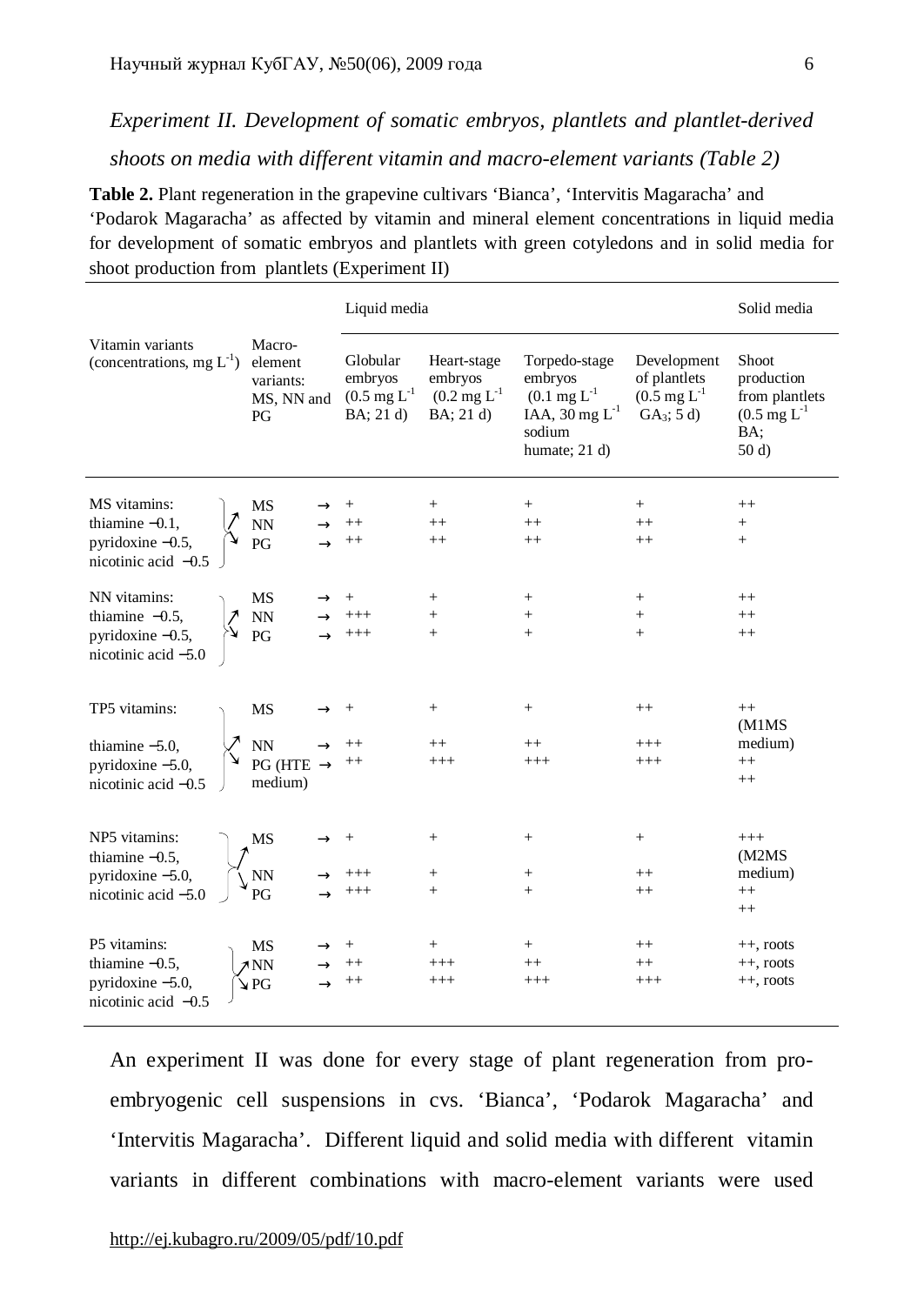separately for globular, heart and torpedo-stage embryo development, growth of plantlets with green cotyledons and shoot production from them. The medium versions contained macro-elements, vitamins and growth regulators as reported in Table 2. All the media were completed of Fe-EDTA and micro-elements from MS medium, 20 mg  $L^{-1}$  myo-inositol and 10 g  $L^{-1}$  sucrose.

 Pro-embryogenic cell suspensions of the three grapevine cultivars were initiated in liquid NN medium supplemented with 1 mg  $L^{-1}$  2.4-D and 0.2 mg  $L^{-1}$ BA (10 d in culture, see the above sub-heading of pro-embryogenic cell suspension initiation) and sub-cultured into the appropriate media for globular embryo development. This was followed, after 21 d in culture, by successive 21 day sub-culture of embryo suspensions with the medium that proved to be most beneficial for each of the stage of embryo development indicated as symbols (+++), see Table 2. For development of different stages of embryos and plantlets with green cotyledons and hypocotyls each version of liquid medium for each cultivar was in 10 flasks. Finally, after growing plantlets from torpedo-stage embryos in the light for a short time (5 d in culture, by Zlenko et al. 2005b), plantlets approximately 5-8 mm long with green cotyledons and hypocotyls were used for shoot production on the same media, but supplemented with 5 mg  $L^{-1}$  PAB and 0.5 mg  $L^{-1}$  BA. In the experiment II 100 plantlets (20 flasks, 4 plantlets per flask; and 20 tubes, one plantlet per tube) of each cultivar were subcultured from the best for development plantlets liquid media, indicated as symbols (+++), onto each solid medium (Table 2).

 For result evaluation of experiment II, formation of globular, heart- and torpedo-stage embryos per flask was assessed using a binocular microscope MBS-6 as from Zlenko et al. (2005a). The number of plantlets approximately 5−8 mm long with green cotyledons and hypocotyls developed from torpedostage embryos in liquid medium per flask were counted. The percentage of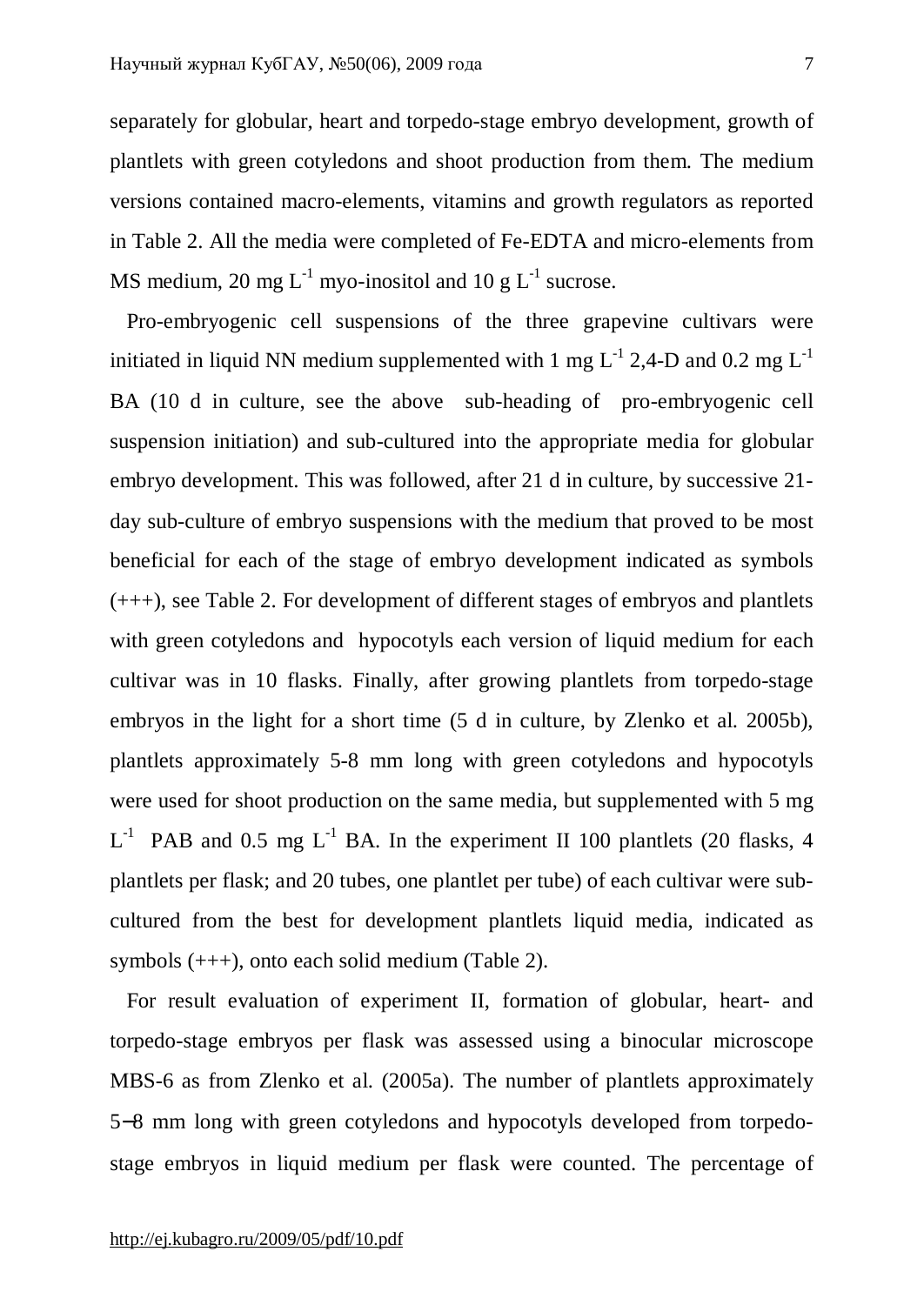plantlets of each cultivar which produced shoots in culture on each version of solid medium was calculated. In order to achieve to a general evaluation of the different media in terms of stimulation of the various morphogenetic stages, the results from the 3 hibrids were pooled and expressed as symbols, i.e., (+++) when the best development was observed in all three cultivars,  $(++)$  for intermediate development in all three cultivars or for the case when some of the cultivars did not show reliable differences from the neighboring classes of the evaluation of results, (+) for mediocre development in all three cultivars. Only embryo suspensions and plantlet cultures which showed the best developmental parameters at a given stage in all three cultivars (+++) were sub-cultured to media for a subsequent stage of embryo development or for shoot production.

 As for shoot rooting and plant development, shoots produced by plantlets were cut into one-node cuttings bearing one leaf, which were established on a solid medium, formulated as follows: PG macro-elements, half strength MS concentrations for Fe-EDTA and micro-elements, 20 mg  $L^{-1}$  myo-inositol, 0.1 mg L<sup>-1</sup> thiamine, 0.5 mg L<sup>-1</sup> nicotinic acid, 0.2 mg L<sup>-1</sup> pyridoxine, 10 g L<sup>-1</sup> sucrose, 7 g  $L^{-1}$  Difco agar and 0.1 mg  $L^{-1}$  IAA as growth regulator. If necessary, plants were propagated and transplanted to soil in the greenhouse as described previously (Slenko et al. 2001).

# *Experiment III: Inflorescence formation in regenerated plants of cv. 'Podarok Magaracha' in vitro (Table 3)*

A further experiment was developed in order to investigate both the effects of vitamin variants and *p*-aminobenzoic acid  $(\pm$  PAB) on shoot production from plantlets with green cotyledons, and the subsequent inflorescence formation from regenerated plants developed from single-bud-leaf cuttings were investigated according with the experimental design described in Table 3.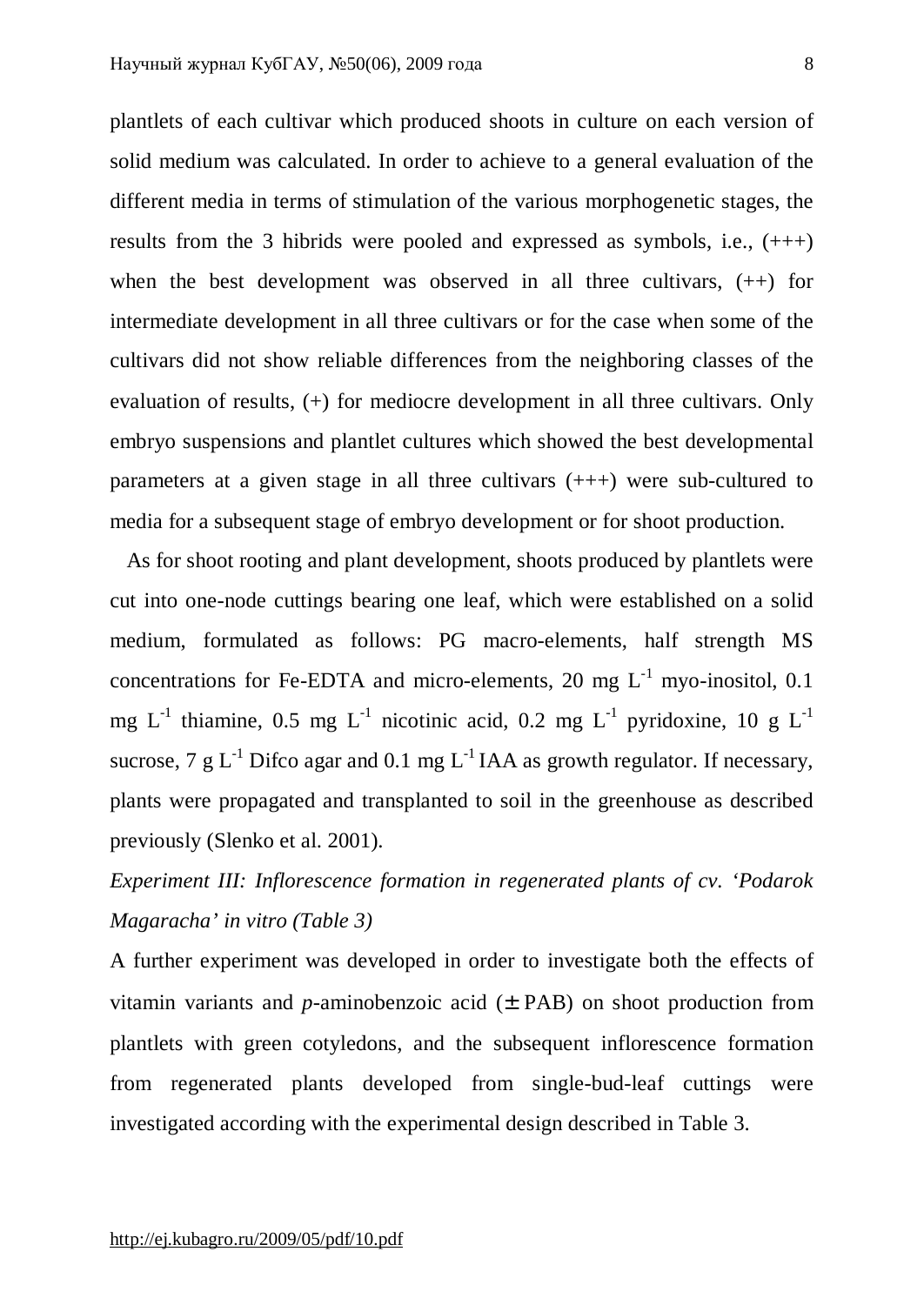**Table 3.** Effects of vitamin and p-aminobenzoic acid (PAB) levels added in media on the percentage of shoot production from torpedo-stage embryos of cv. 'Podarok Magaracha' and on subsequent inflorescence formation (%) (Experiment III) (T, thiamine: P, pyridoxine; N, nicotinic acid; SE, standard error)

| $\ldots$<br>Conversion of torpedo-stage embryos into<br>plantlets with green cotyledons,<br>10 d in culture $(i)$ |                                   |               | Shoot production from plantlets,<br>67 d in culture <sup>(2)</sup> |                                        |               | Plants with                           |
|-------------------------------------------------------------------------------------------------------------------|-----------------------------------|---------------|--------------------------------------------------------------------|----------------------------------------|---------------|---------------------------------------|
| Vitamins (mg $L^{-1}$ )                                                                                           | $±$ PAB,<br>$(mg L^{-1})$         |               | Vitamins $(mg L^{-1})$                                             | Plantlets with<br>shoots $(\% \pm SE)$ |               | inflorescences<br>$(\% \pm SE)^{(3)}$ |
| TP5 (t-5.0, p-5.0, n-0.5;<br>HTE medium)                                                                          | $\boldsymbol{0}$<br>$\rightarrow$ |               | TP5 $(t-5.0, p-5.0,$<br>$n-0.5$ ; M1MS medium)                     | $22 \pm 5$                             | $\rightarrow$ | $\mathbf{0}$                          |
| NP5 (t-0.5, $p-5.0$ , $n-5.0$ ;<br>modified HTE medium)                                                           | $\theta$                          |               | TP <sub>5</sub>                                                    | $45 \pm 6$                             | $\rightarrow$ | $\theta$                              |
| TP <sub>5</sub>                                                                                                   | 5                                 |               | TP <sub>5</sub>                                                    | $26 \pm 5$                             | $\rightarrow$ | $\theta$                              |
| NP <sub>5</sub>                                                                                                   | 5                                 | $\rightarrow$ | TP <sub>5</sub>                                                    | $53 \pm 6$                             | $\rightarrow$ | $\boldsymbol{0}$                      |
| TP <sub>5</sub>                                                                                                   | $\boldsymbol{0}$                  | $\rightarrow$ | NP5 (t-0.5, $p-5.0$ ,<br>$n-5.0$ ; M2MS medium)                    | $56 \pm 6$                             | $\rightarrow$ | $10 \pm 3$                            |
| NP <sub>5</sub>                                                                                                   | $\boldsymbol{0}$                  |               | NP <sub>5</sub>                                                    | $18 \pm 5$                             | $\rightarrow$ | $25 \pm 6$                            |
| TP <sub>5</sub>                                                                                                   | 5                                 |               | NP <sub>5</sub>                                                    | $61 \pm 7$                             | $\rightarrow$ | $18 \pm 5$                            |
| NP <sub>5</sub>                                                                                                   | 5                                 |               | NP <sub>5</sub>                                                    | $20 \pm 5$                             | $\rightarrow$ | $42 \pm 7$                            |

<sup>(1)</sup> Vitamin variants contained in liquid basal and modified HTE media supplemented with 0.2 mg  $L^{-1}$  BA and  $\pm$  PAB.

<sup>(2)</sup> Vitamin variants + 5 mg L<sup>-1</sup> PAB contained in solid M1MS and M2MS media supplemented with 0.2 mg L<sup>-1</sup> BA.  $^{(3)}$  After establishment of single-bud cuttings with one leaf on solid hormone-free PG medium, 91 d in culture.

The initial culture material was a torpedo-stage embryo suspension of cv. 'Podarok Magaracha' developed in liquid HTE medium supplemented with 0.1 mg  $L^{-1}$  IAA and 30 mg  $L^{-1}$  sodium humate (see sub-heading above). For shoot production in experiment III two hundred plantlets of cv. 'Podarok Magaracha' were sub-cultured from each liquid medium onto each solid medium (50 flasks, 4 plantlets per flask). After that each shoot produced by a plantlet was cut into pieces, and a single-bud cutting with a best developed leaf was taken and established onto solid hormone-free PG medium (one cutting per test tube).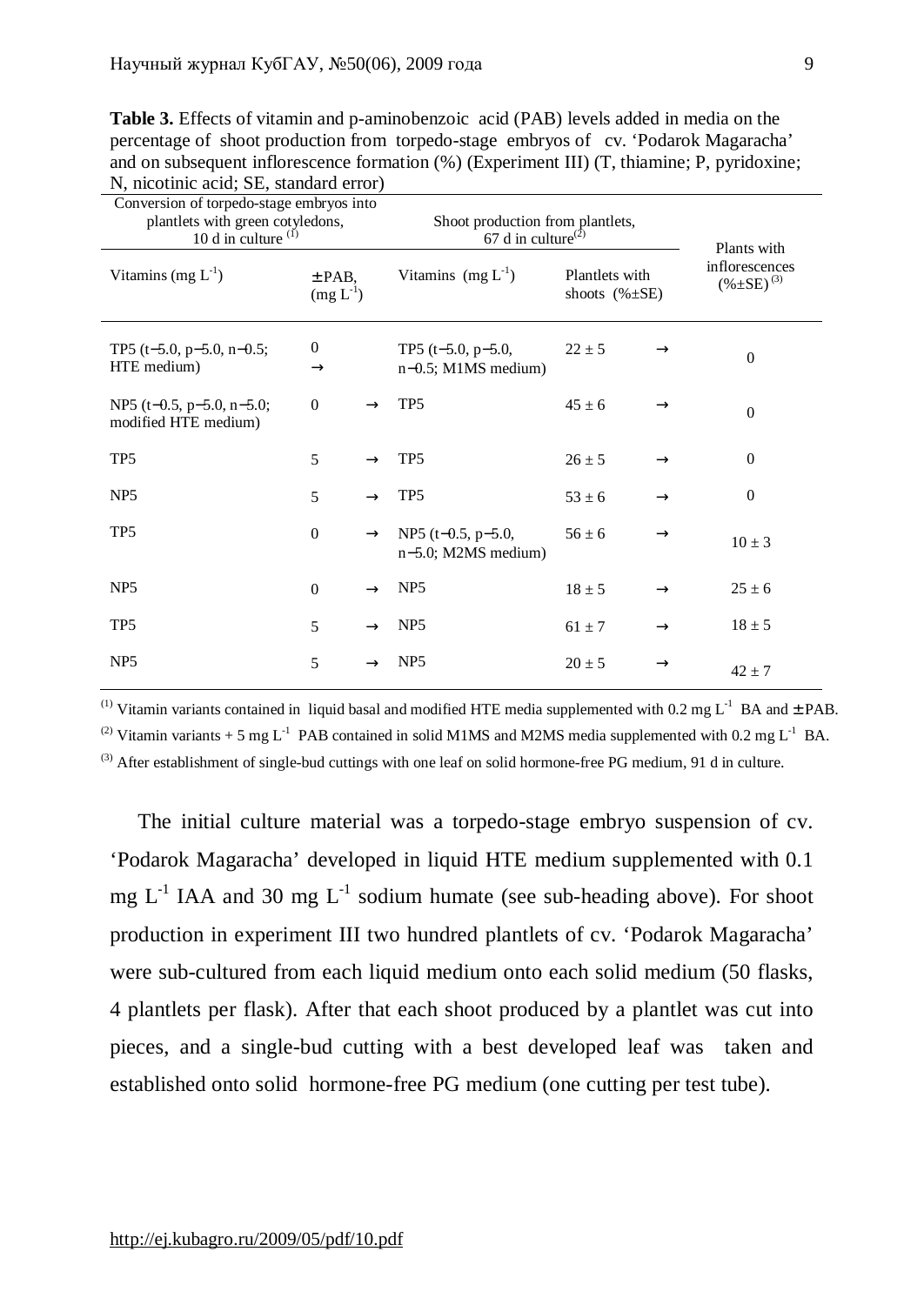### *Media and culture conditions*

The pH of all media was adjusted to 5.6 with NaOH before autoclaving at 103 kPa for 25 min. Media for development of plantlets with green cotyledons (Experiment II) were supplemented with  $GA_3$  before being autoclaved. Flasks for incubation of cell and embryo suspensions or plantlets contained 20 ml aliquots of liquid media or solid media for culture of torpedo-stage embryos (Experiment I) and plantlets (Experiment II and III) to achieve shoot production. Tubes (200 mm, 22 mm i.d.) contained 6 ml aliquots of solid media (Experiment II and III). Cell and embryo suspensions were incubated on a shaker at 60 rpm in the dark. Incubation of plantlets and plants was in a growth chamber with a 16-h photoperiod under a photon flux density at the culture surface of 55  $\mu$  mol m<sup>-2</sup> s<sup>-1</sup> provided by cool white fluorescent tubes. Calli, cell and embryo suspensions, plantlets and plants were cultured at  $27 \degree C$ .

## *Statistical analysis*

The percentage of shoot production (experiments I, II and III) and inflorescence formation in regenerated plants (experiment III) was calculated by methodic Zlenko et al. (2005b). For that culture flasks with each medium for each cultivar or sub-culture design were numbered and divided into groups each of which contained 12 torpedo-stage embryos (experiment I), or 10 plantlets (experiments II and III), or  $10 - 12$  single-bud cuttings bearing one leaf (experiment III). The percentage of torpedo stage embryos (experiment I), or plantlets (experiments II and III) which produced shoots, or regenerated plants which formed inflorescences (experiment III) was assessed in each group. This was followed by calculating the average percentage of shoot production or inflorescence formation ( $\pm$  SE,  $P < 0.05$ ).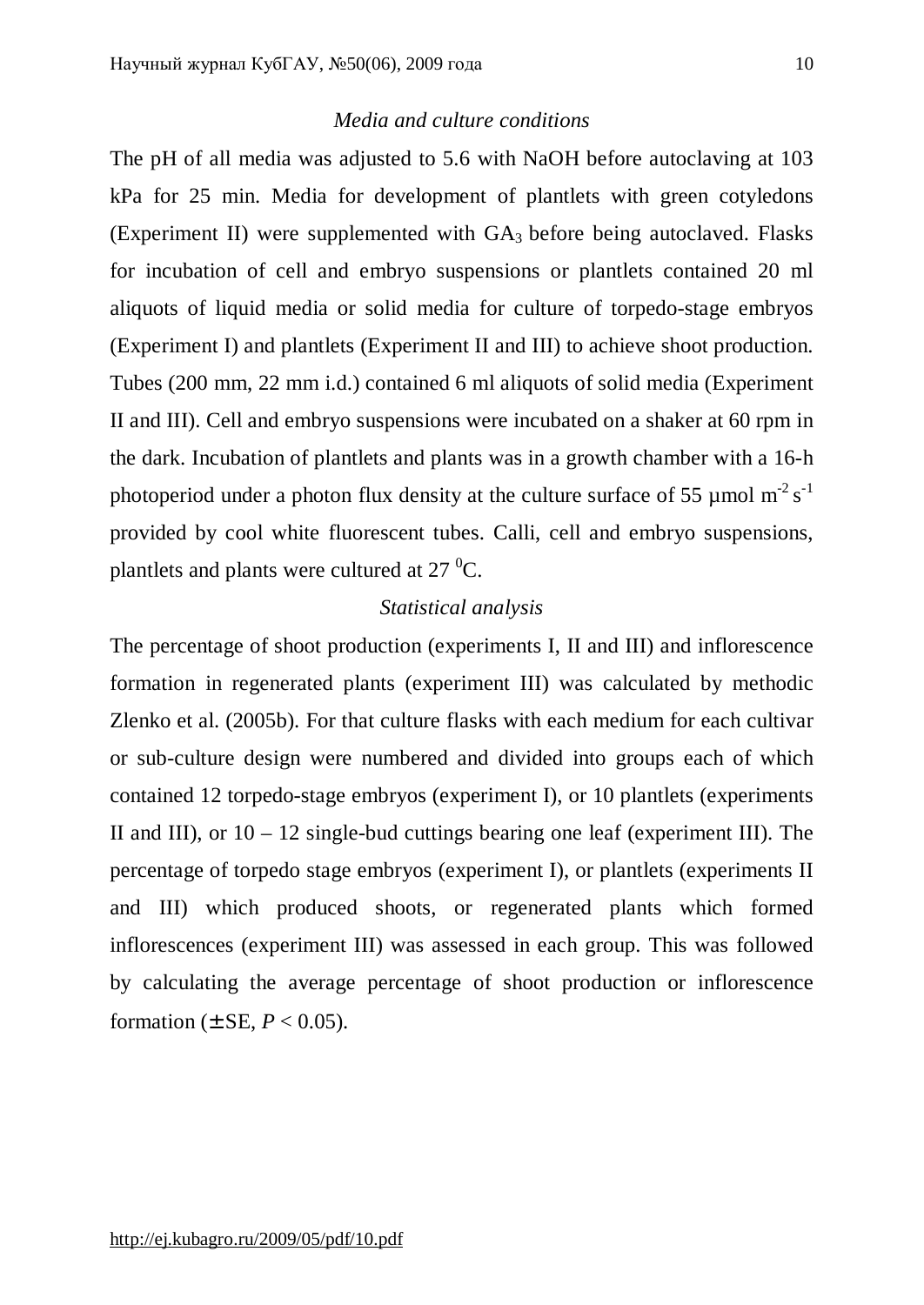### **Results and discussion**

*Effects of different vitamin levels contained in solid hormone-free modified MS medium on germination of grapevine torpedo-stage embryos (Experiment I)*

It has been previously reported that vitamins at increased levels  $(5 \text{ mg } L^{-1})$  are able to affect morphogenesis in grapevine *in vitro*: nicotinic acid and pyridoxine (NP5 vitamins) inhibite apical domination and induce axillary bud propagation while thiamine and pyridoxine (TP5 vitamins) are beneficial for apical domination (Zlenko et al. 1995). This study showed that, when torpedo-stage embryos (2−3 mm long) were sub-cultured from liquid HTE medium supplemented with 0.1 mg  $L^{-1}$  IAA and 30 mg  $L^{-1}$  sodium humate onto solid hormone-free modified MS medium with different vitamin variants, different morphogenetic effects are promoted as well (Table 1). Plantlets of 'Bianca' and 'Intervitis Magaracha' had green and white cotyledons, respectively, on the M1MS medium with increased levels of thiamine and pyridoxine  $(5 \text{ mg } L^{-1}; TPS)$ vitamins) and this effect was interrelated with a higher percentage of shoot production in 'Bianca' (15±4%) than in 'Intervitis Magaracha' (8±2%). The ability of somatic embryos to germinate and regenerate into plants on hormonefree medium is genetically determined (Salunkhe et al. 1997; Zlenko et al. 2002, 2005b). In our experiment, green hypocotyls and shoot production were not observed on hormone-free media in cv. 'Podarok Magaracha' in contrast to cvs. 'Bianca' and 'Intervitis Magaracha'. Brown and white hypocotyls and cotyledons of cv. 'Podarok Magaracha' converted to callus on the M1MS medium with the TP5 vitamins. This was accompanied by production of secondary torpedo-stage embryos. On the countrary, secondary globular embryos were formed in 'Bianca' only on the M2MS medium with increased levels of nicotinic acid and pyridoxine  $(5 \text{ mg } L^{-1}$ ; NP5 vitamins). Secondary globular or torpedo-stage embryos were not found on any vitamin variant of hormone-free medium in 'Intervitis Magaracha'. When the NP5 vitamins was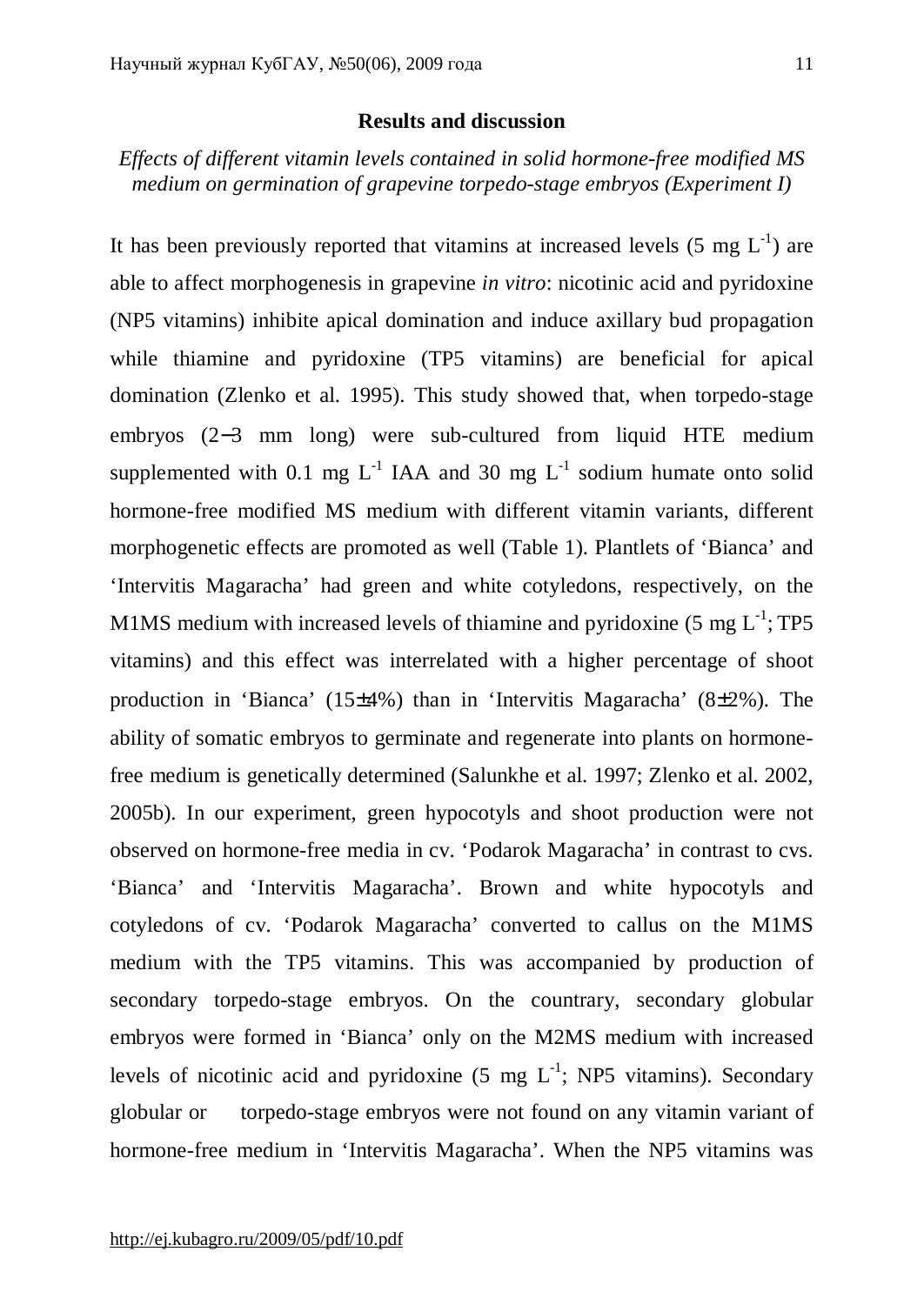used, plantlets with green hypocotyls and white cotyledons developed in 'Bianca' and 'Intervitis Magaracha'. Higher levels of the vitamins tested (TP5 and NP5) had more pronounced morphogenesis effect relative to thouse of the MS medium formulation vitamins.

*Grapevine plant regeneration from pro-embryogenic cell suspensions as affected by different medium formulations (Experiment II)* 

Table 2 presents the results of the experiment planned with the aim to adjust optimal concentrations of vitamins (nicotinic acid, pyridoxine and thiamine) and macro-elements (MS, NN and PG) in media for the development of different stages of somatic embryos, the growth of plantlets with green cotyledons and shoot production from the plantlets, pooling the results obtained from the 3 cultivars. Macroelements and vitamins of liquid NN medium (which contains 5  $mg L<sup>-1</sup>$  nicotinic acid) were optimal for the formation of globular embryos from cell suspensions. The best results as concerns the heart- and torpedo-stage embryo development (Figure 1) and the growth of plantlets were achieved by



 **Figure 1.**

Globular, heart- and torpedo-stage embryos of cv. 'Podarok Magaracha' developed in liquid HTE medium supplemented with 0.1 mg  $L^{-1}$  IAA and 30 mg  $L^{-1}$  sodium humate after 21 d in culture (Experiment II).

using HTE medium containing the TP5 vitamins with high levels of thiamine and pyridoxine (5 mg  $L^{-1}$ ) and 0.5 mg  $L^{-1}$  nicotinic acid (Table 2). Formation of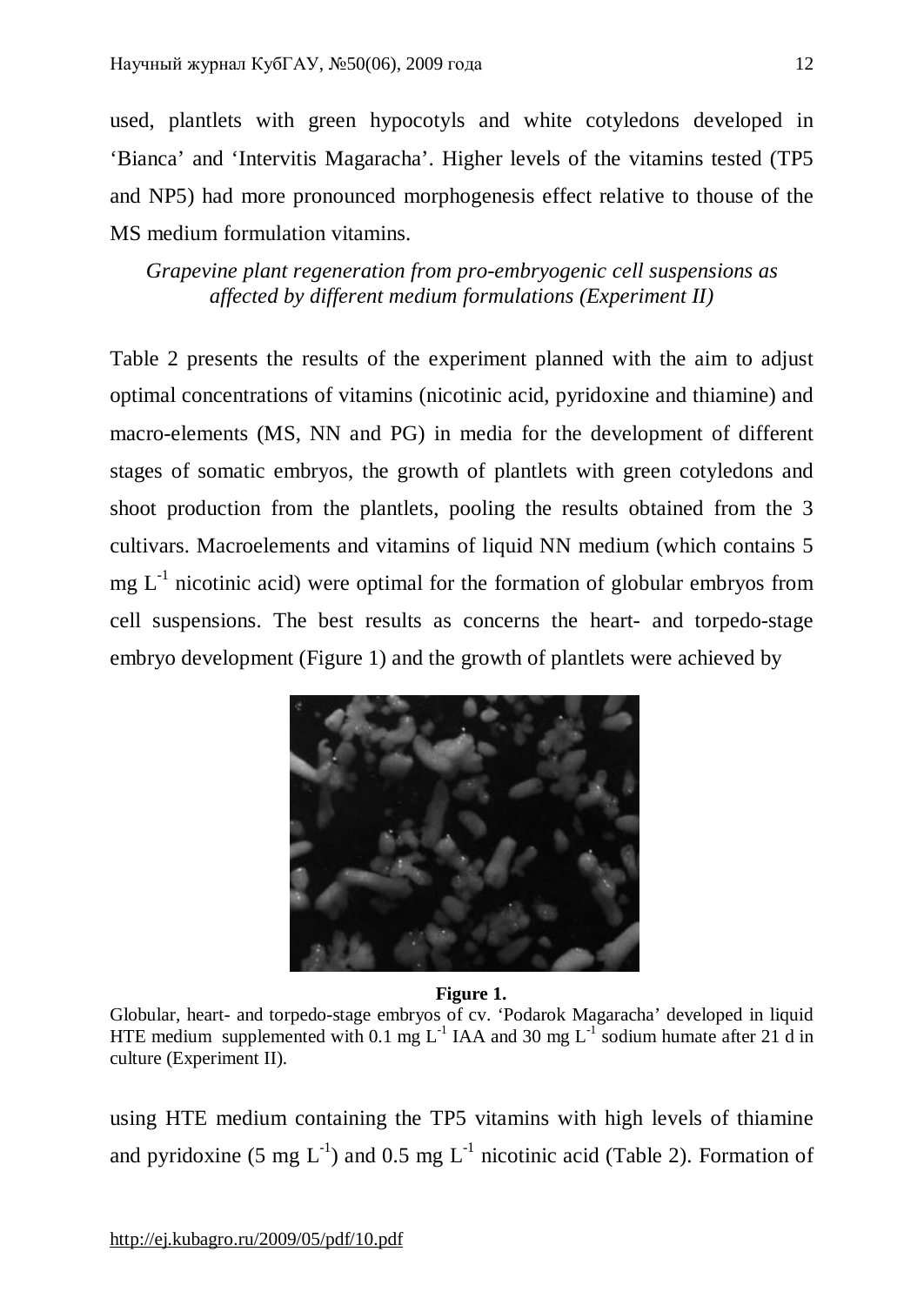abnormal torpedo-stage embryos in grapevine is due to their high levels of endogenous polyamines. This may be overcome by using polyamine synthesis inhibitors (Faure et al. 1991). Putrescine synthesis in grapevine cell suspensions was completely inhibited when  $NH_4^+$  was absent in the medium (Triantaphylidès et al. 1993). Hormone-free modified MS medium lacking the  $NH_4^+$  ions but supplemented with caseine hydrolysate has been found to promote maturation of insufficiently developed zygotic embryos in grapevine (Yamashita et al. 1995). For development of heart- and torpedo-stage embryos HTE medium with PG macro-elements was best efficient due to its lower level of the ions  $NH_4^+$  in comparison with MS and NN media, which may be led to a reduced synthesis of endogenous polyamines in these embryos (Table 2). Modified solid MS medium with a quarter of full levels versus to the full levels of  $NH<sub>4</sub>NO<sub>3</sub>$  and  $KNO<sub>3</sub>$  and increased level of sucrose led to improved numbers of high quality cotyledonary somatic embryos in grapevine (Compton and Gray 1996). The lack of the  $NH_4^+$ ions in solid medium was beneficial for development of grapevine torpedo-stage embryos (Perrin et al. 2001).

MS medium, modified with the addition of high levels of nicotinic acid and pyridoxine (5 mg L<sup>-1</sup>), 0.5 mg L<sup>-1</sup> thiamine (NP5 vitamins) and 5 mg L<sup>-1</sup> PAB (M2MS medium; Table 2), was best efficient for shoot production from the plantlets in all three cultivars (Figure 2a). This may be implicated as a possible cause of the need for high levels of the  $NH_4^+$  ions of MS macro-elements relative to the NN and PG macro-elements for polyamine synthesis and shoot production (Table 2). Ethylene and polyamine synthesis are interrelated: ethylene production decreases when polyamine synthesis increases (Roberts et al. 1984). Grape plants grew better *in vitro* on a medium containing polyamine putrescine (Martin-Tanguy and Carre 1993).

Good shoot production was observed on the medium with an increased level of pyridoxine (5 mg  $L^{-1}$ ; P5 vitamin version) in 'Intervitis Magaracha' while in 'Bianca' and 'Podarok Magaracha' better shoot production was only on M2MS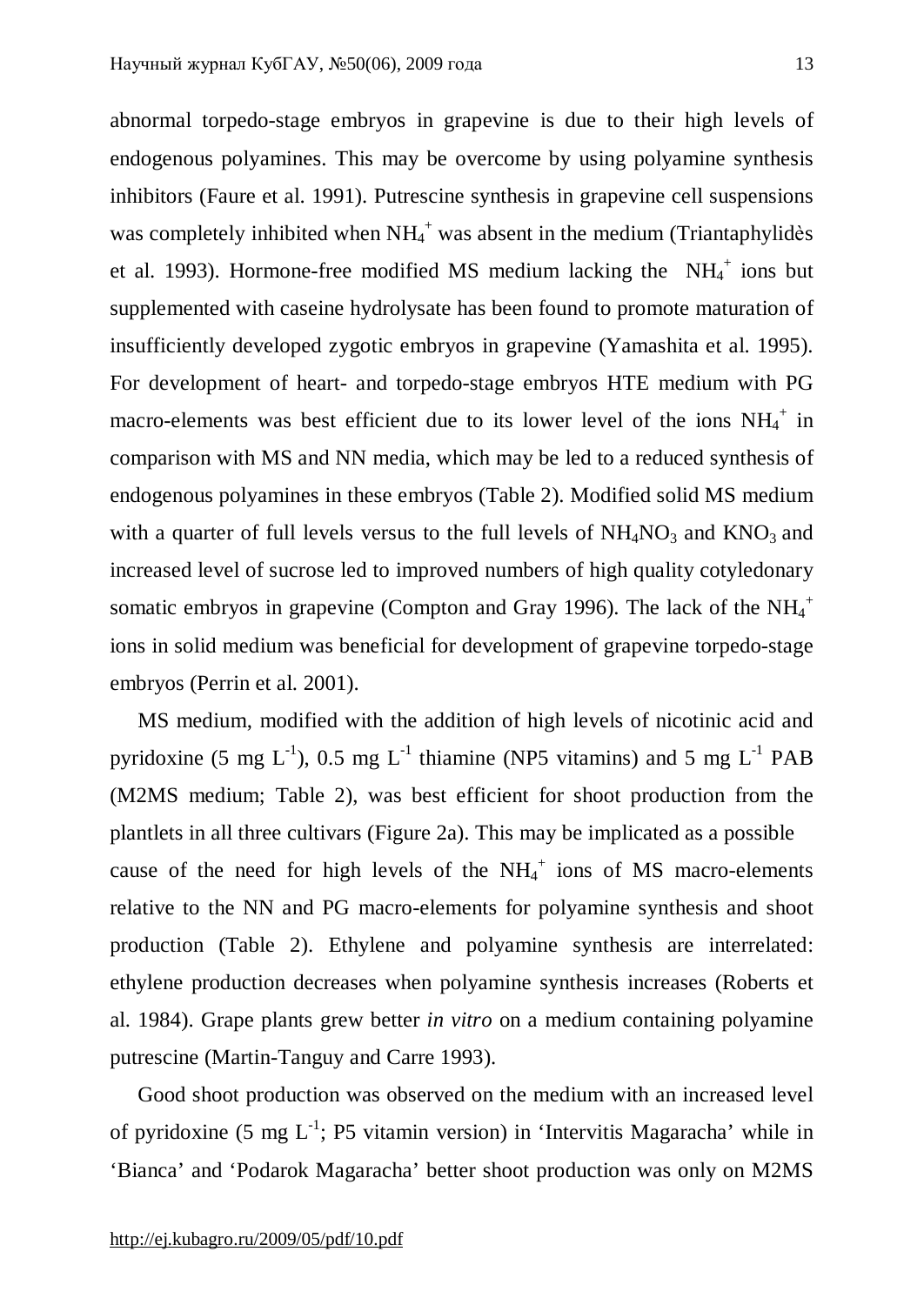medium with increased levels of both pyridoxine and nicotinic acid (NP5). The three cultivars showed a more intense root formation on the solid modified MS medium with an increased level of pyridoxine alone (P5).



#### **Figure 2A.**

Regenerated grapevine plants from cell suspensions via somatic embryogenesis in liquid media. (A) Shoot production from plantlets with green cotyledons after 70 d in culture on solid M2MS + 0.5 mg  $L^{-1}$  BA medium, from left tube to right tube: cvs. 'Bianca', 'Intervitis Magaracha' and 'Podarok Magaracha' (Experiment II).

## *Effects of vitamin and PAB levels in culture media on shoot production and subsequent inflorescence formation in regenerated plants of cv. 'Podarok Magaracha' (Experiment III)*

Cultivar 'Podarok Magaracha' differs from cvs. 'Bianca' and 'Intervitis Magaracha' not only in intense development of secondary embryos and in the lack of shoot production from torpedo-stage embryos cultured on solid hormone-free M1MS medium (Table 1) and reguired medium with BA for that (Zlenko et al. 2002). Another distinguishing feature of this cultivar is its capacity for inflorescence formation in regenerated plants (Table 3).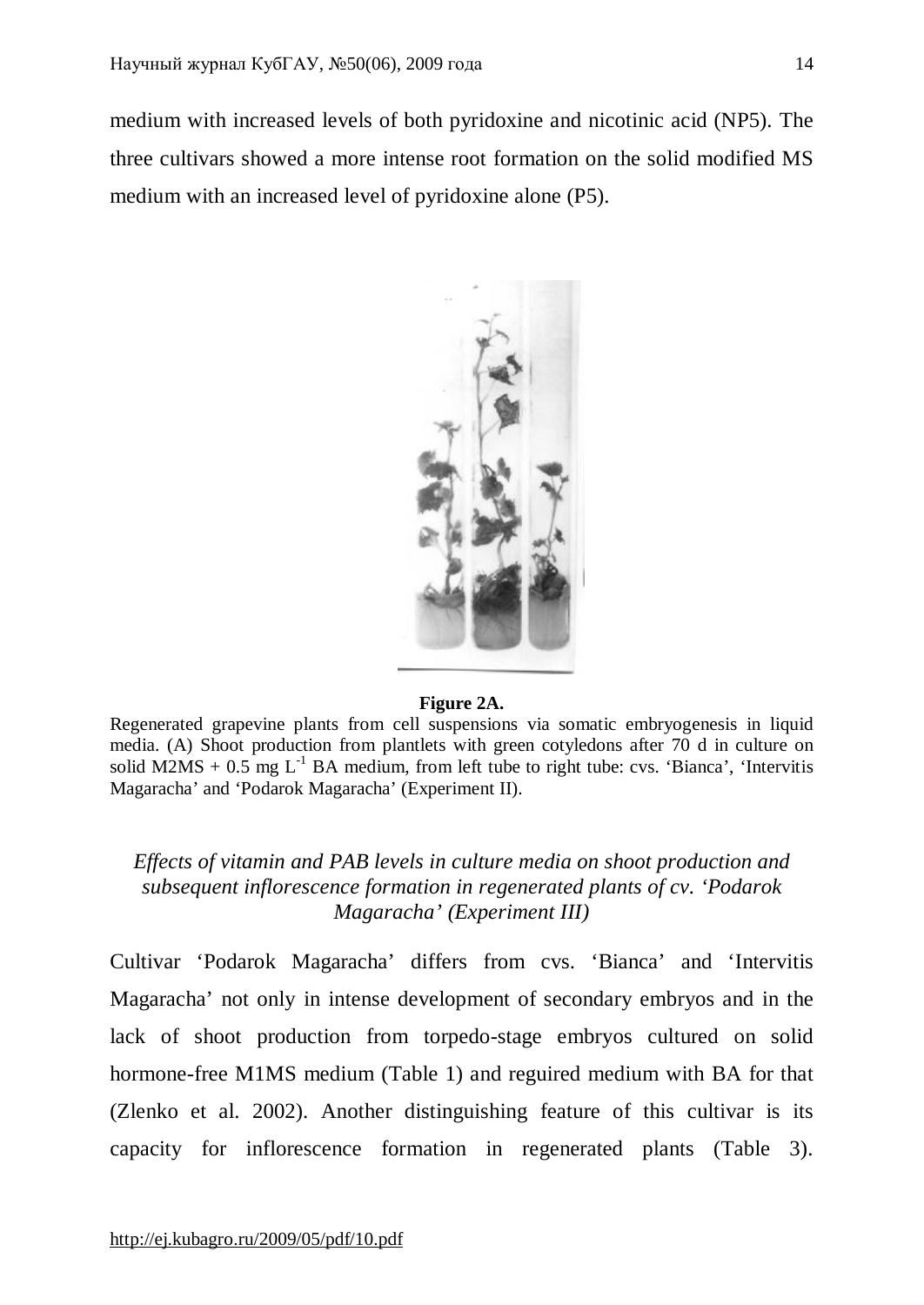Regenerated shoots of cv. 'Podarok Magaracha' were cut into single-bud cuttings bearing one leaf which were established on hormone-free PG medium for the growth of plants and in some of them inflorescence formation was observed. Inflorescences were formed in 10−42% of plants grown on hormone free PG medium from the single-bud cuttings bearing one leaf taken from shoots developed from plantlets with green cotyledons on solid M2MS medium containing NP5 vitamins + 0.2 mg  $L^{-1}$  BA (Table 3). This may be attributed to the fact that, in grapevine, cytokinin is able to induce inflorescence formation *in vitro* by making anlagen arising from terminal or axillary bud apices, undergo intense repeated branching (Srinivasan and Mullins 1978). Higher levels of both nicotinic acid and pyridoxine  $(5 \text{ mg } L^{-1})$  in NP5 vitamins enhanced the effect of BA with refer to reduction in apical domination and to improve lateral shoot formation (Zlenko et al. 1995).

When liquid HTE medium contained TP5 vitamins  $+ 0.2$  mg L<sup>-1</sup> BA  $+ 5$  mg  $L^{-1}$  PAB was applied for germination of torpedo-stage embryos and their conversion into plantlets with green cotyledons (Table 3), solid M2MS medium with NP5 vitamins + 0.2 mg  $L^{-1}$  BA was best efficient for shoot production (61)  $\pm$  7%) from plantlets. Conversely, when the NP5 vitamins was used for the growth of plantlets in liquid modified HTE medium, shoot production was good  $(53 \pm 6\%)$  on solid M1MS + 0.2 mg L<sup>-1</sup> BA medium containing the TP5 vitamins relative to the other subculture designs. Subculture designs that envisaged the presence of TP5 vitamins in liquid HTE medium (with and without PAB supplementation) for growing of plantlets and NP5 vitamins in solid M2MS medium for shoot production from these plantlets enabled the highest levels of shoot production from plantlets (61  $\pm$  7% and 56  $\pm$  6%, respectively) but were not beneficial for subsequently inflorescence formation in regenerating plants ( $18 \pm 5\%$  and  $10 \pm 3\%$ , respectively).

The percentage of regenerating plants of cv. 'Podarok Magaracha' which formed inflorescences *in vitro* on hormone free PG medium was increased (42 ±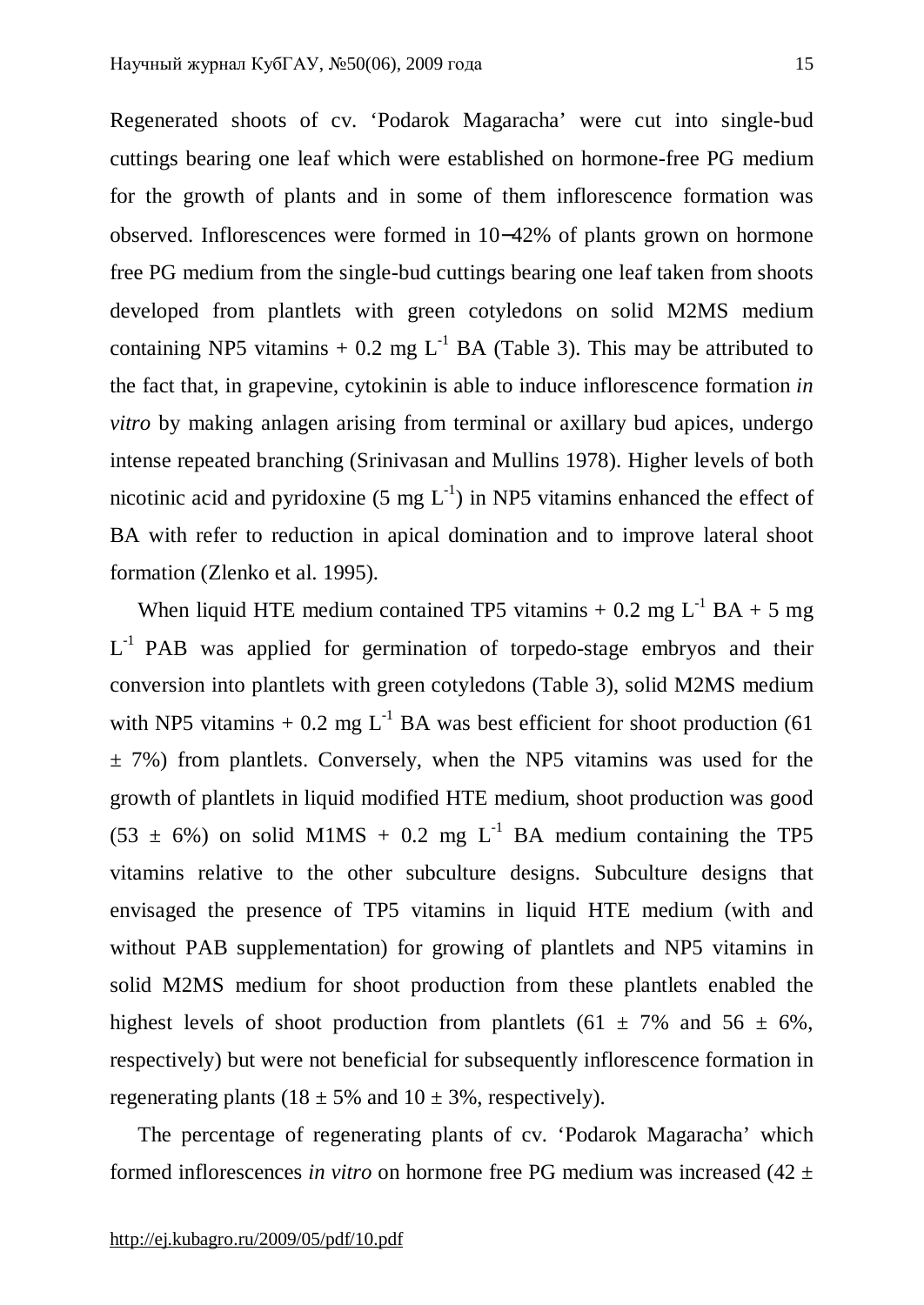7%; Figure 2b) by the application of liquid modified HTE medium containing NP5 vitamins + 0.2 mg  $L^{-1}$  BA + 5 mg  $L^{-1}$  PAB for the growth of plantlets, followed by their sub-culturing onto solid M2MS medium with the NP5 vitamin variant + 0.2 mg  $L^{-1}$  BA for shoot production from plantlets.



#### **Figure 2B.**

Regenerated grapevine plants from cell suspensions via somatic embryogenesis in liquid media. (B) Inflorescence formation in a regenerated plant of cv. 'Podarok Magaracha' developed from one-node cutting with leaf after 91 d in culture on solid PG medium (Experiment III ).

#### **Conclusions**

The main results of the present study can be summarized as follows:

1. Different levels of vitamins (MS, TP5 and NP5 variants; Table 1) added into hormone-free  $(MS + 5 mg L<sup>-1</sup> PAB)$  medium induced different morphological changes of torpedo-stage embryos in each cultivar under study: formation of secondary embryos, their conversion into plantlets with green hypocotyls and cotyledons and shoot production from these plantlets.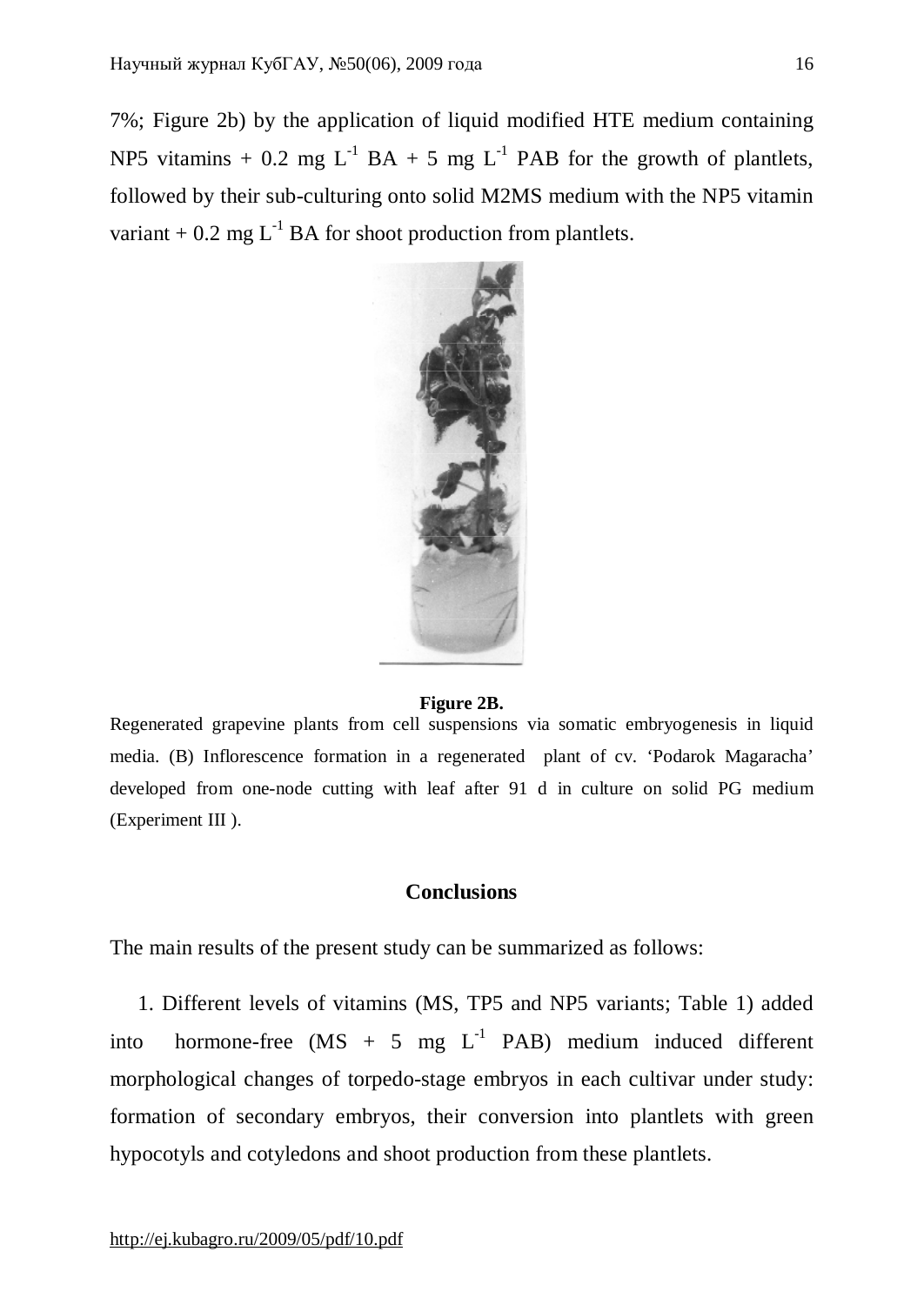2. An increased level of nicotinic acid (5 mg  $L^{-1}$ ) in vitamins of liquid NN medium enhanced the effect of BA  $(0.5 \text{ mg } L^{-1})$  on globular embryo formation from cell suspensions (Table 2).

3. Increased levels of thiamine and pyridoxine  $(5 \text{ mg } L^{-1})$  were beneficial for development of heart- and torpedo-stage embryos, as well as plantlets with green cotyledons.

4. An increased level of pyridoxine alone  $(5 \text{ mg } L^{-1})$  led to an intense root development in plants regenerated from plantlets.

5. Nicotinic acid and pyridoxine improved the percentage of shoot production from plantlets that had been grown in liquid medium, containing thiamine and pyridoxine (at 5 mg  $L^{-1}$  each) and 0.5 mg  $L^{-1}$  GA<sub>3</sub>.

6. Macro-elements of liquid NN medium for globular embryo formation from cell suspensions and macro-elements of liquid HTE medium [containing reduced levels of NH<sub>4</sub>NO<sub>3</sub> (5.4 fold), KNO<sub>3</sub> (2.1 fold) and KH<sub>2</sub>PO<sub>4</sub> (2.1 fold) but 1.6 fold higher level of  $MgSO<sub>4</sub> 7H<sub>2</sub>O$  relative to the MS macro-element formulation and the same level of  $CaCl<sub>2</sub>$ ] for development of heart- and torpedo-stage embryos and the growth of plantlets with green cotyledons in combination with definite levels of growth regulators and vitamins were best efficient for further shoot production from plantlets established on solid modified MS medium (M2MS) supplemented with  $0.5$  mg  $L^{-1}$  BA.

7. In the cv. 'Podarok Magaracha' the highest levels of shoot production from plantlets with green cotyledons and subsequent inflorescence formation were achieved by different vitamin variants (TP5 and NP5) in liquid medium during conversion of torpedo-stage embryos into plantlets and in solid medium onto which they were sub-cultured (Table 3).

8. Increased levels of nicotinic acid and pyridoxine (at 5 mg  $L^{-1}$  each) and  $p$ aminobenzoic acid at 5 mg L<sup>-1</sup> with a low level of BA (0.2 mg L<sup>-1</sup>) et the steps of the growth of plantlets in liquid modified HTE medium and shoot production from them on solid  $M2MS + 0.2$  mg  $L^{-1}BA$  medium led to *in vitro* inflorescence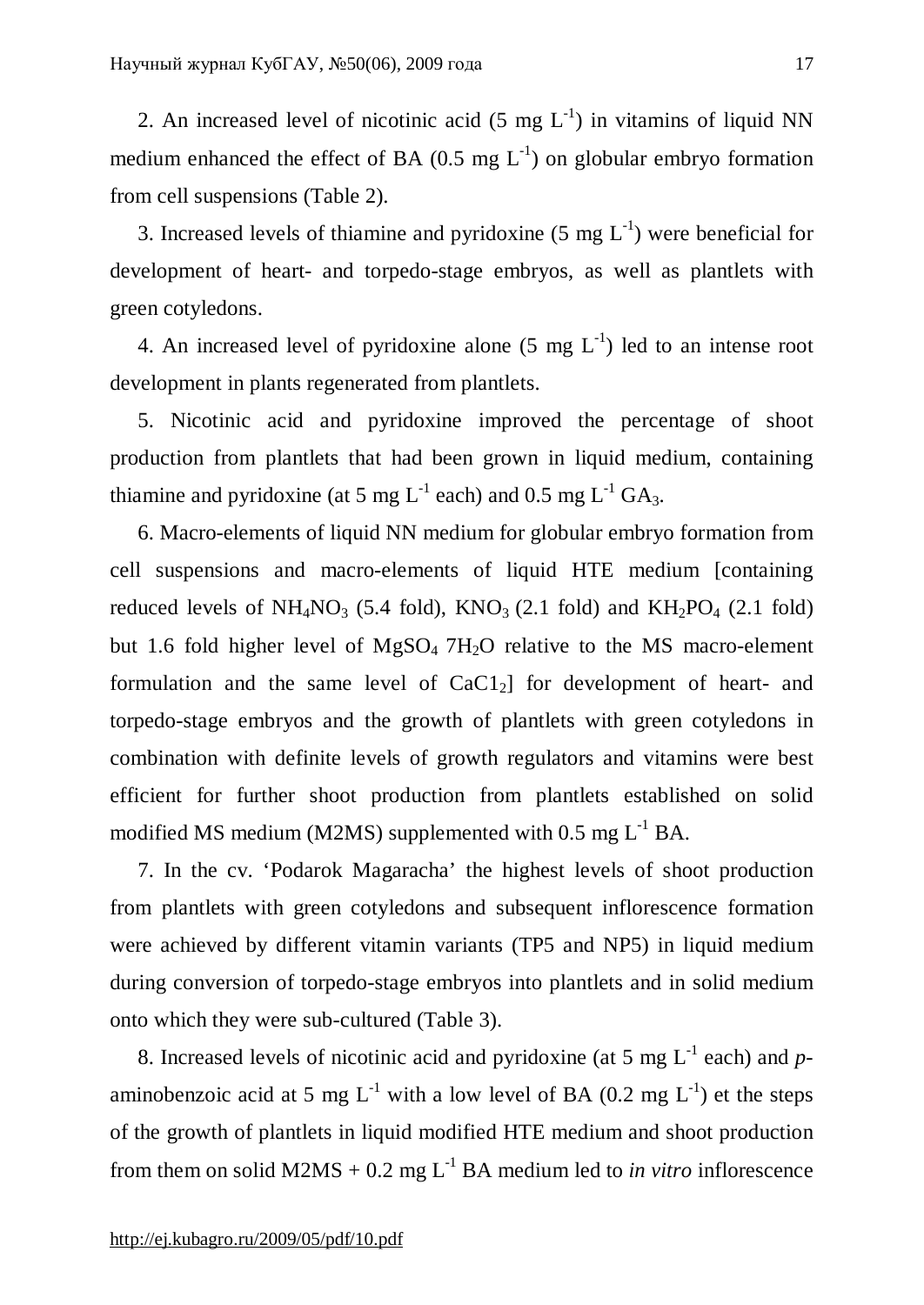formation in several regenerated plants  $(42 \pm 7\%)$  of cv. 'Podarok Magaracha' which had been grown from single-bud-leaf cuttings of the above shoots on hormone-free PG medium.

*In vitro* both inflorescence and berry formation is possible in grapevine (Martinez et al. 1989). Early inflorescence and berry formation in different grapevine cultivars may be induced *in vitro* using medium composition, and quality of fruit of new grape genotypes can be checked in culture flasks or in one-year-old regenerated plants growing in green house.

#### **Acknowledgements**

The authors wish to honour the memory of their teacher, Professor P. Ya. Golodriga, former Director of the Institute for Vine and Wine "Magarach".

#### **REFERENCES**

Compton, M.E. and Gray, D.J. (1996) Effects of sucrose and methylglyoxal bis- (guanylhydrazone) on controlling grape somatic embryogenesis. Vitis **35**, 1−6.

Faure, O., Mendoly, M., Nougarede, A. and Bagni, N. (1991) Polyamine pattern and biosynthesis in zygotic and somatic embryo stages of *Vitis vinifera*. Journal of Plant Physiology **138**, 545−549.

Gray, D.J., Harrell, R.C. and Cantliffe, D.J. (1995) Somatic embryogenesis and the technology of synthetic seed. In: 'Biotechnology in Agriculture and Forestry' Vol. 30. Ed.Y. P .S. Bajaj, (Springer-Verlag, Heidelberg), pp.126−151.

Jayasankar, S., LI, Z. and Gray, D.J. (2000) *In-vitro* selection of *Vitis vinifera* 'Chardonnay' with *Elsinoe ampelina* culture filtrate is accompanied by fungal resistance and enhanced secretion of chitinase. Planta **211**, 200−208.

Kikkert, J.R., Hébert-Soulé, D., Wallace, P.G., Striem, M.J. and Reisch, B.I. (1996) Transgenic plantlets of 'Chancellor' grapevine (*Vitis* sp.) from biolistic transformation of embryogenic cell suspensions. Plant Cell Reports **15**, 311−316.

Martinez, E.A., Riquelme, C. and Tizio, R. (1989) Sur la floraison et la fructification de microboutures de vigne (*Vitis vinifera* L. var. Pinot blanc) portant un seul noeud cultivées *in vitro*. C. R. Société de Biologie **183**, 203−207.

Martin-Tanguy, J. and Carre, M. (1993) Polyamines in grapevine microcuttings cultivated *in vitro*. Effects of amines and inhibitors of polyamines biosynthesis on polyamine levels and microcutting growth and development. Plant Growth Regulation **13**, 269−280.

Murashige, T. and Skoog, F. (1962) A revised medium for rapid growth and bioassays with tobacco tissue cultures. Physiology Plantarum **15**, 473−497.

<http://ej.kubagro.ru/2009/05/pdf/10.pdf>